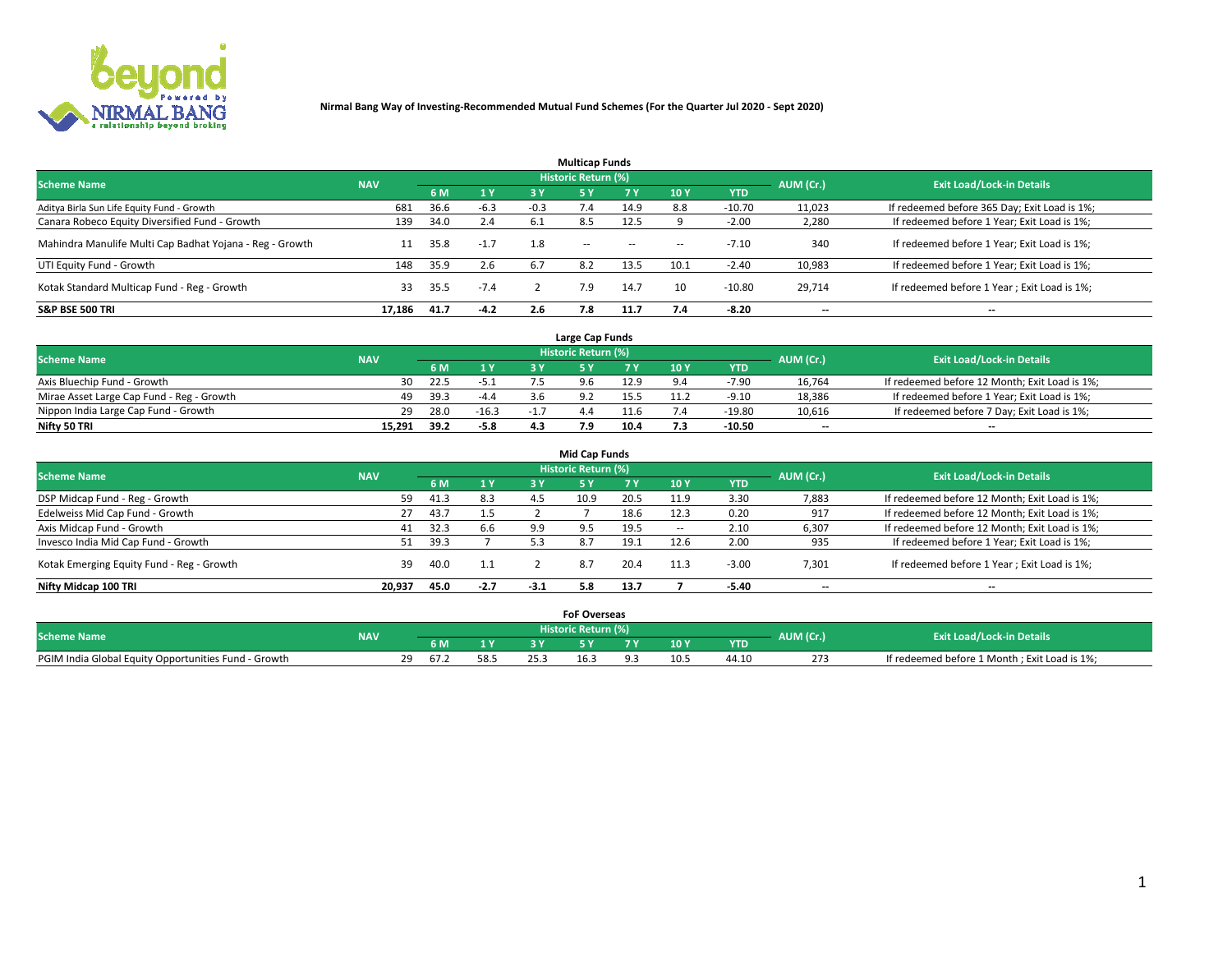

| Large & Midcap                                   |            |      |        |     |                     |      |      |            |                          |                                              |  |  |  |
|--------------------------------------------------|------------|------|--------|-----|---------------------|------|------|------------|--------------------------|----------------------------------------------|--|--|--|
| <b>Scheme Name</b>                               | <b>NAV</b> |      |        |     | Historic Return (%) |      |      |            | AUM (Cr.)                | <b>Exit Load/Lock-in Details</b>             |  |  |  |
|                                                  |            | 6 M  | 1 Y    | 3 Y |                     | 7 V  | 10Y  | <b>YTD</b> |                          |                                              |  |  |  |
| Mirae Asset Emerging Bluechip Fund - Growth      | 55         | 43.9 | 1.9    | 5.8 | 12.9                | 23.7 | 17.2 | $-4.10$    | 11,316                   | If redeemed before 1 Year; Exit Load is 1%;  |  |  |  |
| Canara Robeco Emerging Equities - Growth         | 96         | 38.9 | 4.1    |     | 9.8                 | 22.7 | 14.8 | $-1.30$    | 5,878                    | If redeemed before 1 Year; Exit Load is 1%;  |  |  |  |
| Principal Emerging Bluechip Fund - Growth        | 104        | 37.3 | 0.1    |     | 9.3                 | 19.2 | 11.6 | $-4.10$    | 2,091                    | If redeemed before 365 Day; Exit Load is 1%; |  |  |  |
| Invesco India Growth Opportunities Fund - Growth | 34         | 35.6 | $-3.5$ | 3.8 | 8.1                 |      | 9.5  | $-7.40$    | 2,831                    | If redeemed before 1 Year; Exit Load is 1%;  |  |  |  |
| Sundaram Large and Mid Cap Fund - Reg - Growth   |            | 35.0 | $-8.4$ |     |                     | 14.3 |      | $-12.20$   | 1,249                    | If redeemed before 365 Day; Exit Load is 1%; |  |  |  |
| NIFTY Large Midcap 250 TRI                       | 6.972      | 43.0 |        |     | 8.4                 | 14.1 |      | $-6.00$    | $\overline{\phantom{a}}$ | $- -$                                        |  |  |  |

| <b>Focused Funds</b>                                |            |      |        |     |                            |      |        |            |                          |                                               |  |  |  |
|-----------------------------------------------------|------------|------|--------|-----|----------------------------|------|--------|------------|--------------------------|-----------------------------------------------|--|--|--|
| <b>Scheme Name</b>                                  | <b>NAV</b> |      |        |     | <b>Historic Return (%)</b> |      |        |            | AUM (Cr.)                | <b>Exit Load/Lock-in Details</b>              |  |  |  |
|                                                     |            | 6 M  | 1 Y    |     |                            |      | 10 Y   | <b>YTD</b> |                          |                                               |  |  |  |
| Axis Focused 25 Fund - Growth                       | 28         | 26.4 | $-5.2$ | 4.8 | 10                         | 13.6 | $\sim$ | -9.20      | 11,372                   | If redeemed before 12 Month; Exit Load is 1%; |  |  |  |
| ICICI Prudential Focused Equity Fund - Ret - Growth | 29         | 39.1 | 0.6    |     |                            |      | 6.9    | 0.50       | 800                      | If redeemed before 1 Year; Exit Load is 1%;   |  |  |  |
| SBI Focused Equity Fund - Growth                    | 137        | 24.0 | $-5.1$ |     |                            | 15.6 | 12.2   | $-10.50$   | 10,248                   | If redeemed before 1 Year; Exit Load is 1%;   |  |  |  |
| S&P BSE 500 TRI                                     | 17.186     | 41.7 | $-4.2$ |     |                            |      |        | -8.20      | $\overline{\phantom{a}}$ | $- -$                                         |  |  |  |

| <b>Small Cap Funds</b>       |            |      |        |                     |      |      |                 |            |           |                                             |  |  |
|------------------------------|------------|------|--------|---------------------|------|------|-----------------|------------|-----------|---------------------------------------------|--|--|
| <b>Scheme Name</b>           | <b>NAV</b> |      |        | Historic Return (%) |      |      |                 |            | AUM (Cr.) | <b>Exit Load/Lock-in Details</b>            |  |  |
|                              |            | 6 M  | 1 Y    |                     |      |      | 10 <sub>Y</sub> | <b>YTD</b> |           |                                             |  |  |
| HDFC Small Cap Fund - Growth | 36         | 50.1 | $-8.7$ |                     |      |      |                 | $-5.40$    | 8,645     | If redeemed before 1 Year; Exit Load is 1%; |  |  |
| SBI Small Cap Fund - Growth  |            | 48.5 |        |                     | 12.9 | 24.3 | 16.4            | 5.70       | 5,039     | If redeemed before 1 Year; Exit Load is 1%; |  |  |
| Nifty Smallcap 100 TRI       | 6,831      | 65.7 | $-4.4$ |                     | 2.3  | 11.5 |                 | -4.70      | $- -$     | $- -$                                       |  |  |

| ELSS Schemes (Tax Saving u/s 80-C)           |            |      |        |                            |               |        |                          |            |                          |                                  |  |  |  |
|----------------------------------------------|------------|------|--------|----------------------------|---------------|--------|--------------------------|------------|--------------------------|----------------------------------|--|--|--|
| <b>Scheme Name</b>                           | <b>NAV</b> |      |        | <b>Historic Return (%)</b> |               |        |                          |            | AUM (Cr.)                | <b>Exit Load/Lock-in Details</b> |  |  |  |
|                                              |            | 6 M  | 1Y     | 3 Y                        | <b>5Y</b>     | 7 Y    | 10 Y                     | <b>YTD</b> |                          |                                  |  |  |  |
| Aditya Birla Sun Life Tax Relief 96 - Growth | 31         | 37.6 | $-0.2$ |                            | ഻൦            | 15.5   |                          | $-4.60$    | 11,001                   | Nil                              |  |  |  |
| Axis Long Term Equity Fund - Growth          | 44         | 24.5 | $-6.4$ | 4.4                        | $7.6^{\circ}$ | 16.7   | 13.1                     | $-10.30$   | 21,905                   | Nil                              |  |  |  |
| Canara Robeco Equity Tax Saver Fund - Growth | 69         | 37.8 | 5.5    |                            | 9.1           | 13.6   | 9.5                      | 1.10       | 1,122                    | Nil                              |  |  |  |
| Invesco India Tax Plan - Growth              | 51         | 36.8 | 0.0    | 4.7                        | 7 Q           | 15.6   | 10.5                     | $-4.40$    | 1,113                    | Nil                              |  |  |  |
| Mirae Asset Tax Saver Fund - Reg - Growth    | 18         | 46.3 | 0.5    | -6.1                       | $- -$         | $\sim$ | $\overline{\phantom{a}}$ | $-4.70$    | 4,181                    | Nil                              |  |  |  |
| S&P BSE 200 TRI                              | 5,545      | 40.6 | $-4.5$ | 3.3                        |               | 11.6   |                          | $-8.80$    | $\overline{\phantom{a}}$ | $- -$                            |  |  |  |

# 2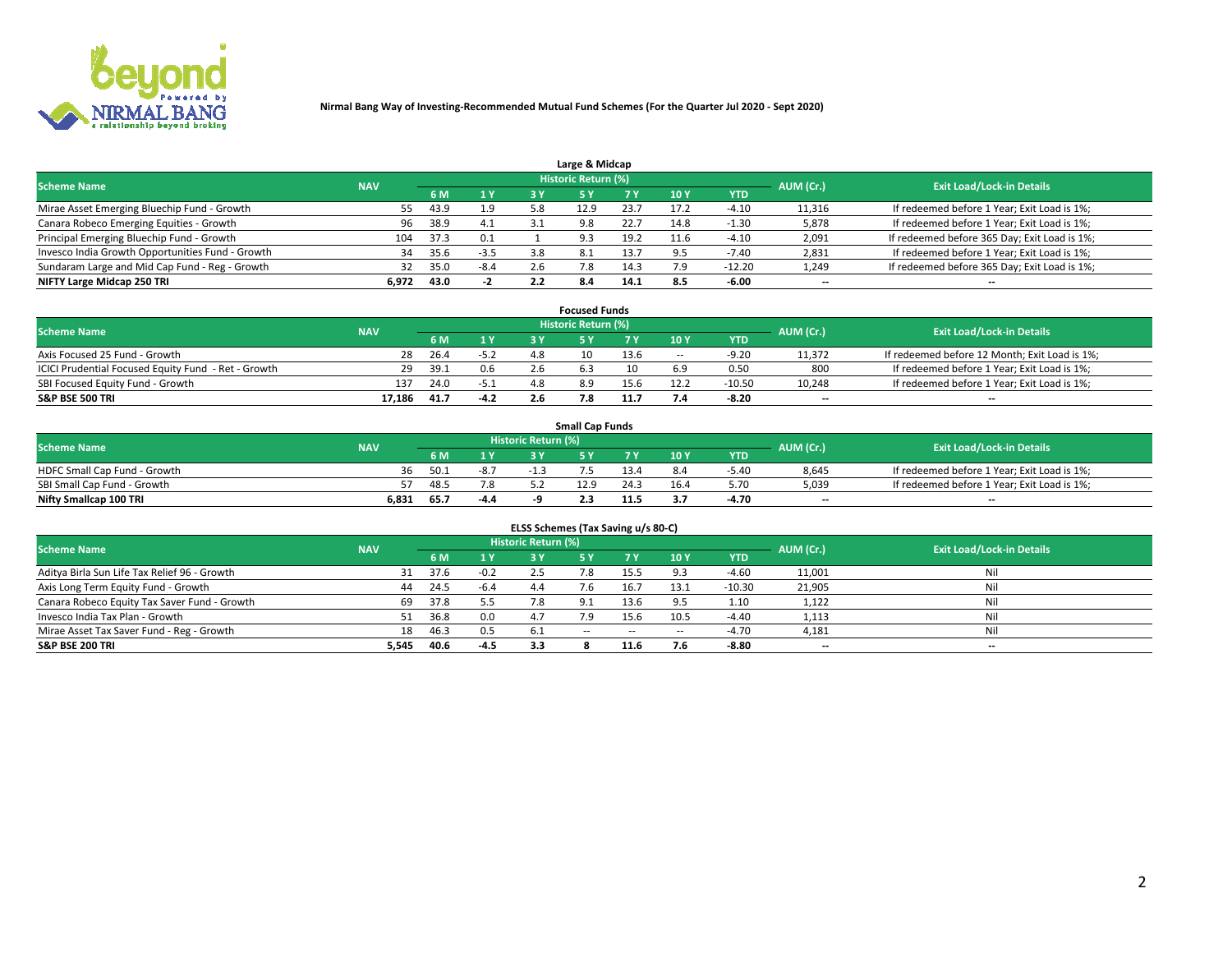

| <b>Solution Oriented</b>                               |            |            |        |                            |     |      |                          |            |                          |                                                                     |  |  |  |  |
|--------------------------------------------------------|------------|------------|--------|----------------------------|-----|------|--------------------------|------------|--------------------------|---------------------------------------------------------------------|--|--|--|--|
| <b>Scheme Name</b>                                     | <b>NAV</b> |            |        | <b>Historic Return (%)</b> |     |      |                          |            | AUM (Cr.)                | <b>Exit Load/Lock-in Details</b>                                    |  |  |  |  |
|                                                        |            | <b>6 M</b> | 1 Y    | 3 Y                        |     |      | 10Y                      | <b>YTD</b> |                          |                                                                     |  |  |  |  |
|                                                        |            |            |        |                            |     |      |                          |            |                          | If redeemed before 1 Year; Exit Load is 3%; If redeemed bet. 1 Year |  |  |  |  |
| <b>HDFC Childrens Gift Fund</b>                        | 122        | 32.7       | 0.4    | 4.3                        | 8.4 | 13.5 |                          | $-1.90$    | 3.363                    | to 2 Year; Exit Load is 2%; If redeemed bet. 2 Year to 3 Year; Exit |  |  |  |  |
|                                                        |            |            |        |                            |     |      |                          |            |                          | Load is 1%;                                                         |  |  |  |  |
| Tata Retirement Savings Fund - Moderate Plan - Reg     | 31         | 34.6       | 2.7    | 3.6                        | 9.1 | 15.3 | --                       | -1.30      | 1,155                    | If redeemed before 61 Month; Exit Load is 1%;                       |  |  |  |  |
| Tata Retirement Savings Fund - Progressive Plan - Reg  | 30         | 40.1       | 0.8    | 3.4                        | 10  | 14.9 | $\overline{\phantom{a}}$ | $-3.50$    | 793                      | If redeemed before 61 Month; Exit Load is 1%;                       |  |  |  |  |
| Tata Retirement Savings Fund - Reg - Conservative Plan | 22         | 14.3       | 6.9    | 5.2                        | 7.8 |      | $\overline{\phantom{a}}$ | 4.50       | 144                      | If redeemed before 61 Month; Exit Load is 1%;                       |  |  |  |  |
| S&P BSE 200 TRI                                        | 5,545      | 40.6       | $-4.5$ | 3.3                        |     | 11.6 |                          | $-8.80$    | $\overline{\phantom{a}}$ | $- -$                                                               |  |  |  |  |

|                                                    |            |      |              |                     | <b>Index Fund</b> |      |      |            |                          |                                               |
|----------------------------------------------------|------------|------|--------------|---------------------|-------------------|------|------|------------|--------------------------|-----------------------------------------------|
| <b>Scheme Name</b>                                 | <b>NAV</b> |      |              | Historic Return (%) |                   |      |      |            | AUM (Cr.)                | <b>Exit Load/Lock-in Details</b>              |
|                                                    |            |      | $\sqrt{1}$ Y | 2 V                 |                   | 7 V  | 10 Y | <b>YTD</b> |                          |                                               |
| HDFC Index Fund-NIFTY 50 Plan                      | 99         | 38.4 | $-6.6$       |                     |                   |      |      | $-11.10$   | 1,858                    | If redeemed before 3 Day; Exit Load is 0.25%; |
| ICICI Prudential Nifty Next 50 Index Fund - Growth |            | 37.0 | $-8.2$       | $-2.4$              |                   |      |      | $-9.40$    | 783                      | Nil                                           |
| UTI Nifty Index Fund - Growth                      |            | 38.9 | $-6.3$       |                     |                   |      |      | $-10.90$   | 2,718                    | Nil                                           |
| Nifty 50 TRI                                       | 15.291     | 39.2 | $-5.8$       |                     | ם ד               | 10.4 |      | $-10.50$   | $\overline{\phantom{a}}$ | $- -$                                         |

|                                       |            |       |                  |                            | <b>Contra/Value Fund</b> |      |      |            |                          |                                             |
|---------------------------------------|------------|-------|------------------|----------------------------|--------------------------|------|------|------------|--------------------------|---------------------------------------------|
| <b>Scheme Name</b>                    | <b>NAV</b> |       |                  | <b>Historic Return (%)</b> |                          |      |      |            | AUM (Cr.)                | <b>Exit Load/Lock-in Details</b>            |
|                                       |            |       | $\sim$ $\sqrt{}$ |                            |                          | 7 V  | 10Y  | <b>YTD</b> |                          |                                             |
| Invesco India Contra Fund - Growth    |            | -39.C | $-0.3$           |                            |                          | 17.9 | 10.! | -4.10      | 5,019                    | If redeemed before 1 Year; Exit Load is 1%; |
| UTI Value Opportunities Fund - Growth | 60         | 38.2  | -2.5             |                            |                          |      |      | $-7.60$    | 4,406                    | If redeemed before 1 Year; Exit Load is 1%; |
| <b>S&amp;P BSE 500 TRI</b>            | 17.186     | 41.7  | $\sim$<br>-4.Z   |                            |                          |      |      | -8.20      | $\overline{\phantom{a}}$ | $- -$                                       |

| Sector/Thematic                                                           |            |      |         |                     |            |            |                          |            |           |                                               |  |  |  |
|---------------------------------------------------------------------------|------------|------|---------|---------------------|------------|------------|--------------------------|------------|-----------|-----------------------------------------------|--|--|--|
| <b>Scheme Name</b>                                                        | <b>NAV</b> |      |         | Historic Return (%) |            |            |                          |            | AUM (Cr.) | <b>Exit Load/Lock-in Details</b>              |  |  |  |
|                                                                           |            | 6 M  | 1 Y     | 3 Y                 | <b>5Y</b>  | <b>7 Y</b> | 10Y                      | <b>YTD</b> |           |                                               |  |  |  |
| Canara Robeco Consumer Trends Fund - Reg - Growth                         | 41         | 32.2 | $-1.4$  | 5.7                 | 10.2       | 15.8       | 10.8                     | $-4.50$    | 398       | If redeemed before 1 Year; Exit Load is 1%;   |  |  |  |
| Mirae Asset Great Consumer Fund - Growth                                  | 34         | 33.8 | $-5.9$  | 4.8                 | 10.1       | 13.8       | $\overline{\phantom{a}}$ | $-8.60$    | 1,013     | If redeemed before 1 Year; Exit Load is 1%;   |  |  |  |
| <b>ICICI Prudential Technology Fund - Growth</b>                          | 78         | 78.9 | 32.6    | 24.3                | 12.8       | 17.9       | 16.2                     | 34.10      | 545       | If redeemed before 15 Day; Exit Load is 1%;   |  |  |  |
| Nippon India Pharma Fund - Growth                                         | 218        | 62.1 | 51.5    | 18.8                |            | 17.1       | 15.3                     | 43.40      | 3,653     | If redeemed before 1 Month; Exit Load is 1%;  |  |  |  |
| BNP Paribas India Consumption Fund - Reg - Growth                         |            | 24.6 | $-0.1$  | $\sim$ $\sim$       | $\sim$ $-$ | $- -$      | $\overline{\phantom{a}}$ | $-4.80$    | 558       | If redeemed before 12 Month; Exit Load is 1%; |  |  |  |
| ICICI Prudential Banking and Financial Services Fund - Retail -<br>Growth | 47         | 27.4 | $-27.2$ | $-1$                | -5.4       | 14         | 8.9                      | $-32.20$   | 2,836     | If redeemed before 15 Day; Exit Load is 1%;   |  |  |  |
| <b>S&amp;P BSE 500 TRI</b>                                                | 17.186     | 41.7 | $-4.2$  | 2.6                 | 7.8        | 11.7       | 7.4                      | $-8.20$    | $- -$     | --                                            |  |  |  |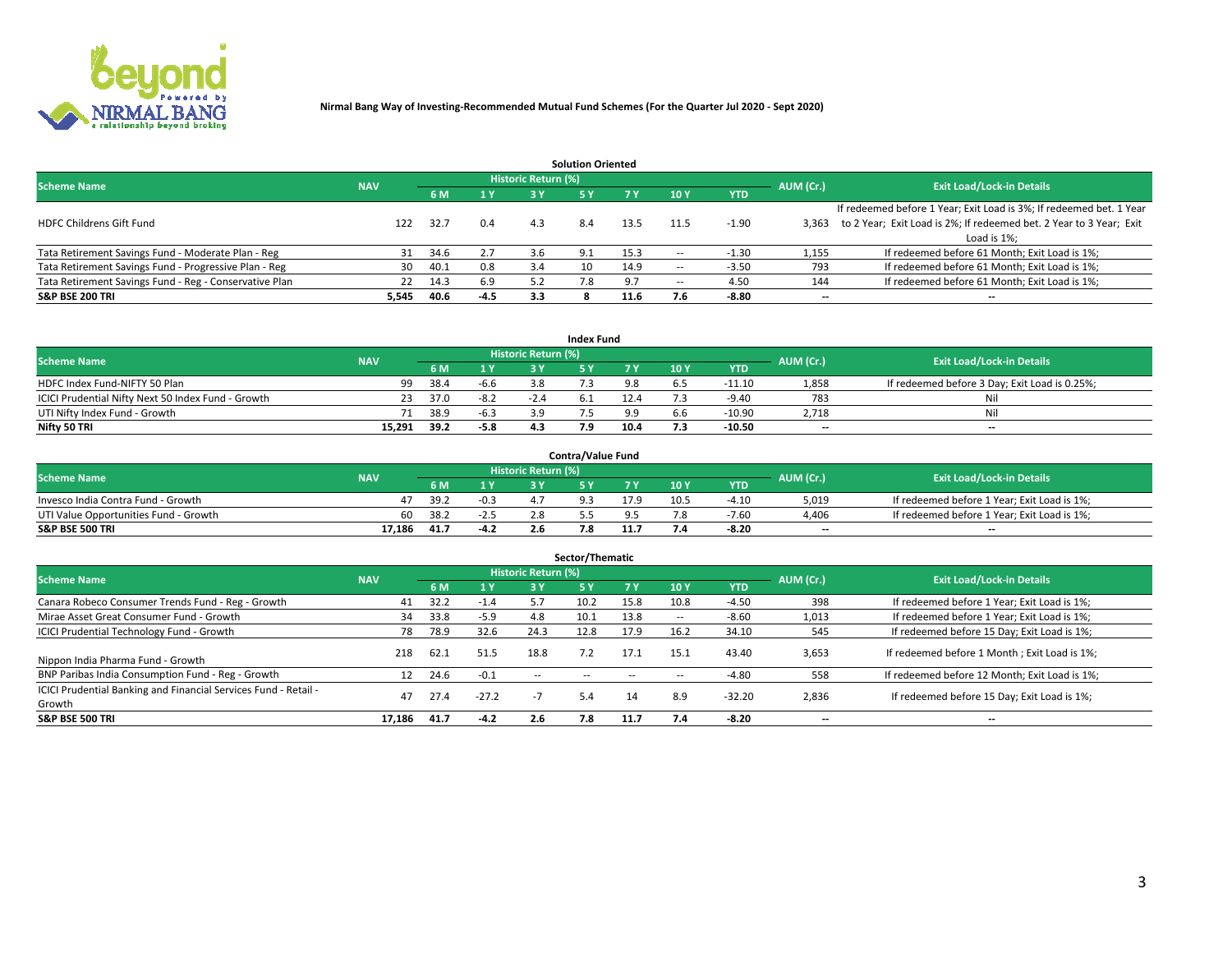

| <b>Dynamic Asset Allocation Funds</b>                   |            |      |        |                            |     |        |                          |            |           |                                                 |  |  |  |  |
|---------------------------------------------------------|------------|------|--------|----------------------------|-----|--------|--------------------------|------------|-----------|-------------------------------------------------|--|--|--|--|
| <b>Scheme Name</b>                                      | <b>NAV</b> |      |        | <b>Historic Return (%)</b> |     |        |                          |            | AUM (Cr.) | <b>Exit Load/Lock-in Details</b>                |  |  |  |  |
|                                                         |            | 6 M  | 1 Y    |                            |     |        | 10Y                      | <b>YTD</b> |           |                                                 |  |  |  |  |
| ICICI Prudential Balanced Advantage Fund - Reg - Growth |            | 28.2 | 0.2    | 4.9                        |     | 11.2   | 10.2                     | $-3.50$    | 26,638    | If redeemed before 1 Year; Exit Load is 1%;     |  |  |  |  |
| Invesco India Dynamic Equity Fund - Growth              | 29         | 26.0 | $-0.8$ |                            | 6.L | 10.7   |                          | $-2.90$    | 744       | If redeemed before 3 Month; Exit Load is 0.25%; |  |  |  |  |
| Nippon India Balanced Advantage Fund - Growth           | 91         | 20.3 | $-1.1$ |                            |     | 11.4   | 7.8                      | $-3.50$    | 2,905     | If redeemed before 12 Month; Exit Load is 1%;   |  |  |  |  |
| SBI Dynamic Asset Allocation Fund - Reg - Growth        |            | 16.4 | $-3.6$ |                            | 5.9 | $\sim$ | $\overline{\phantom{a}}$ | $-6.90$    | 594       | If redeemed before 12 Month; Exit Load is 1%;   |  |  |  |  |
| NIFTY 50 Hybrid Composite Debt 65:35 Index              | 10,313     | 28.0 | 1.7    | 6.3                        | 8.8 | 10.5   | 8.2                      | $-2.40$    | $- -$     | $- -$                                           |  |  |  |  |

| <b>Hybrid Aggressive</b>                        |                                                |      |        |     |     |        |                          |            |        |                                               |  |  |  |  |  |
|-------------------------------------------------|------------------------------------------------|------|--------|-----|-----|--------|--------------------------|------------|--------|-----------------------------------------------|--|--|--|--|--|
| <b>Scheme Name</b>                              | Historic Return (%)<br>AUM (Cr.)<br><b>NAV</b> |      |        |     |     |        |                          |            |        |                                               |  |  |  |  |  |
|                                                 |                                                | 6 M  | 1 Y    | a v |     |        | 10Y                      | <b>YTD</b> |        | <b>Exit Load/Lock-in Details</b>              |  |  |  |  |  |
| Canara Robeco Equity Hybrid Fund - Growth       | 169                                            | 26.3 | 4.5    |     |     |        | 10.2                     | 0.30       | 3,351  | If redeemed before 1 Year; Exit Load is 1%;   |  |  |  |  |  |
| SBI Equity Hybrid Fund - Growth                 | 135                                            | 21.7 | $-3.8$ |     |     | 13.4   |                          | -7.70      | 31,993 | If redeemed before 12 Month; Exit Load is 1%; |  |  |  |  |  |
| Mirae Asset Hybrid - Equity Fund - Reg - Growth | 15                                             | 29.3 | $-0.9$ | 4.4 | 8.9 | $\sim$ | $\overline{\phantom{a}}$ | $-5.70$    | 3,749  | If redeemed before 1 Year; Exit Load is 1%;   |  |  |  |  |  |
| ICICI Prudential Equity & Debt Fund - Growth    | 122                                            | 22.7 | $-7.8$ | 0.5 |     | 11.9   | 10.1                     | $-12.80$   | 17,535 | If redeemed before 1 Year; Exit Load is 1%;   |  |  |  |  |  |
| NIFTY 50 Hybrid Composite Debt 65:35 Index      | 10.313                                         | 28.0 | 1.7    |     | 8.8 | 10.5   |                          | $-2.40$    | --     | $- -$                                         |  |  |  |  |  |

| <b>Arbitrage Fund</b>                      |            |    |     |     |                     |  |     |        |            |           |                                                 |  |  |  |
|--------------------------------------------|------------|----|-----|-----|---------------------|--|-----|--------|------------|-----------|-------------------------------------------------|--|--|--|
| <b>Scheme Name</b>                         | <b>NAV</b> |    |     |     | Historic Return (%) |  |     |        |            | AUM (Cr.) | <b>Exit Load/Lock-in Details</b>                |  |  |  |
|                                            |            |    | LΜ  | 3 M | 6 M                 |  |     |        | <b>YTD</b> |           |                                                 |  |  |  |
| IDFC Arbitrage Fund - Reg - Growth         |            | 25 | 4.8 |     |                     |  |     |        | 4.00       | 7,341     | If redeemed before 1 Month; Exit Load is 0.25%; |  |  |  |
| Kotak Equity Arbitrage Fund - Reg - Growth |            | 29 |     |     |                     |  |     |        | 4.60       | 15,000    | If redeemed before 30 Day; Exit Load is 0.25%;  |  |  |  |
| Tata Arbitrage Fund - Reg - Growth         |            |    | 4.9 |     |                     |  | $-$ | $\sim$ | 5.30       | 2,050     | If redeemed before 30 Day; Exit Load is 0.25%;  |  |  |  |
| Nippon India Arbitrage Fund - Growth       |            |    | 49  |     |                     |  |     | ິດ     | 4.60       | 7,384     | If redeemed before 1 Month; Exit Load is 0.25%; |  |  |  |

| Overnight Fund                                      |            |     |            |                     |     |     |            |                 |                          |                                  |  |  |  |  |
|-----------------------------------------------------|------------|-----|------------|---------------------|-----|-----|------------|-----------------|--------------------------|----------------------------------|--|--|--|--|
| <b>Scheme Name</b>                                  | <b>NAV</b> |     |            | Historic Return (%) |     |     | <b>YTM</b> | Avg.            | AUM (Cr.)                | <b>Exit Load/Lock-in Details</b> |  |  |  |  |
|                                                     |            | 1W  | <b>2 W</b> | 1 M                 | : M | 1 Y |            | <b>Maturity</b> |                          |                                  |  |  |  |  |
| Aditya Birla Sun Life Overnight Fund - Reg - Growth | 1,093      | 3.0 |            | 2.9                 | 2.9 |     | 3.05       | 0.00            | 7,592                    | Nil                              |  |  |  |  |
| HDFC Overnight Fund - Growth                        | 2,996      | 3.0 |            | 2.9                 |     |     | 3.02       | 0.00            | 11,845                   | Nil                              |  |  |  |  |
| ICICI Prudential Overnight Fund - Reg - Growth      | 109        | 3.0 |            | 2.9                 | 2.9 | 3.8 | 3.05       |                 | 8,246                    | Nil                              |  |  |  |  |
| Nippon India Overnight Fund - Reg - Growth          | 109        | 3.0 |            |                     |     | ם י | 3.03       | 0.00            | 3,980                    | Nil                              |  |  |  |  |
| Kotak Overnight Fund - Reg - Growth                 | 1,080      | 3.0 |            |                     | 2.9 | 3.8 | 3.03       |                 | 5,169                    | Nil                              |  |  |  |  |
| <b>CRISIL Liquid Fund Index</b>                     | $- -$      | 3.7 | 3.8        | 3.8                 | 3.9 | 5.2 | --         | $- -$           | $\overline{\phantom{a}}$ | $- -$                            |  |  |  |  |

### **Overnight Fund**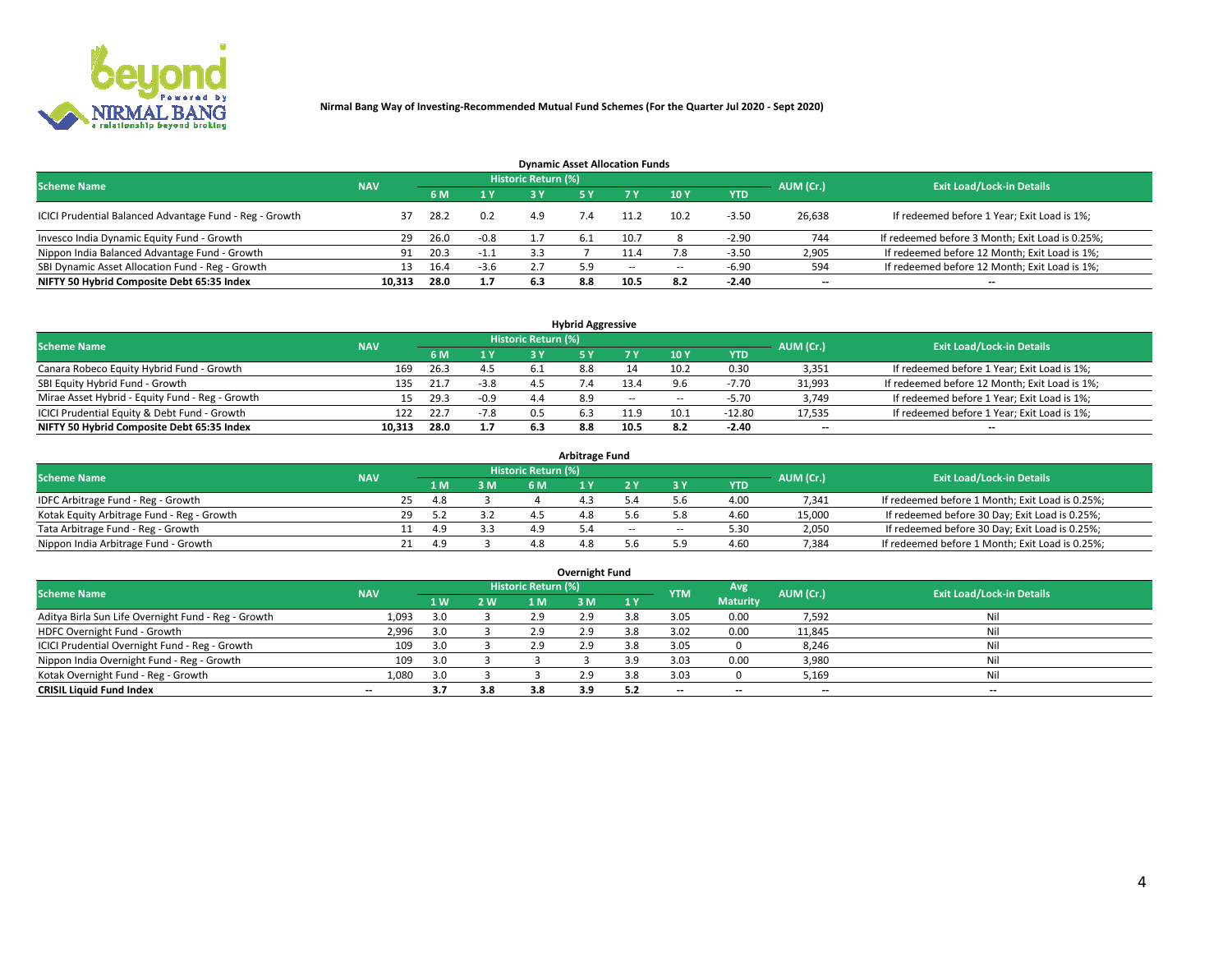

| <b>Liquid Funds</b>                              |            |     |     |                     |     |     |                          |                 |                          |                                  |  |  |  |  |
|--------------------------------------------------|------------|-----|-----|---------------------|-----|-----|--------------------------|-----------------|--------------------------|----------------------------------|--|--|--|--|
| <b>Scheme Name</b>                               | <b>NAV</b> |     |     | Historic Return (%) |     |     | <b>YTM</b>               | Avg             | AUM (Cr.)                | <b>Exit Load/Lock-in Details</b> |  |  |  |  |
|                                                  |            | 1 W | 2 W | 1 M                 | : M | 1Y  |                          | <b>Maturity</b> |                          |                                  |  |  |  |  |
| Aditya Birla Sun Life Liquid Fund - Reg - Growth | 324        | 3.0 | 3.1 |                     |     | 4.9 |                          | 0.12            | 39,810                   | *Ref Footnote                    |  |  |  |  |
| ICICI Prudential Liquid Fund - Reg - Growth      | 298        | 3.0 |     | 2.9                 |     | 4.9 | 3.36                     | 0.11            | 54,052                   | *Ref Footnote                    |  |  |  |  |
| Kotak Liquid Fund - Reg - Growth                 | 4,076      | 3.0 |     | 2.9                 |     |     | 3.32                     | 0.10            | 31,752                   | *Ref Footnote                    |  |  |  |  |
| Nippon India Liquid Fund - Growth                | 4,919      | 3.0 |     | 2.9                 |     | 4.9 | 3.31                     | 0.12            | 26,900                   | *Ref Footnote                    |  |  |  |  |
| Mahindra Manulife Liquid Fund - Reg - Growth     | 1,308      | 3.1 | 3.1 |                     |     | 4.9 |                          | 0.09            | 2,138                    | *Ref Footnote                    |  |  |  |  |
| <b>CRISIL Liquid Fund Index</b>                  | $- -$      | 3.7 | 3.8 | 3.8                 | 3.9 | 5.2 | $\overline{\phantom{a}}$ | $- -$           | $\overline{\phantom{a}}$ | $\overline{\phantom{m}}$         |  |  |  |  |

| <b>Ultra Short Fund</b>                      |            |       |     |                            |  |        |            |                 |                          |                                  |  |  |  |  |
|----------------------------------------------|------------|-------|-----|----------------------------|--|--------|------------|-----------------|--------------------------|----------------------------------|--|--|--|--|
| <b>Scheme Name</b>                           | <b>NAV</b> |       |     | <b>Historic Return (%)</b> |  |        | <b>YTM</b> | Avg             | AUM (Cr.)                | <b>Exit Load/Lock-in Details</b> |  |  |  |  |
|                                              |            | 4 M Z | 3 M | 6 M                        |  | 3 Y    |            | <b>Maturity</b> |                          |                                  |  |  |  |  |
| HDFC Ultra Short Term Fund - Reg - Growth    |            |       |     | ه ه                        |  | $\sim$ |            | 0.51            | 11,891                   | Nil                              |  |  |  |  |
| L&T Ultra Short Term Fund - Growth           | 34.        | 2.8   |     |                            |  |        |            | 0.37            | 2.045                    | Ni                               |  |  |  |  |
| <b>NIFTY Ultra Short Duration Debt Index</b> | 4,175      | 3.5   | 4.2 |                            |  |        | $-$        | $- -$           | $\overline{\phantom{a}}$ | $-$                              |  |  |  |  |

| <b>Monev Market Fund</b>                                |                          |      |     |                     |  |           |            |                 |           |                                  |  |  |  |  |
|---------------------------------------------------------|--------------------------|------|-----|---------------------|--|-----------|------------|-----------------|-----------|----------------------------------|--|--|--|--|
| <b>Scheme Name</b>                                      | <b>NAV</b>               |      |     | Historic Return (%) |  |           | <b>YTM</b> | Avg.            | AUM (Cr.) | <b>Exit Load/Lock-in Details</b> |  |  |  |  |
|                                                         |                          | 1 M  | 3 M | 6 M                 |  | <b>3Y</b> |            | <b>Maturity</b> |           |                                  |  |  |  |  |
| Aditya Birla Sun Life Money Manager Fund - Reg - Growth | 279                      | -3.7 |     | 10.9                |  |           | 3.98       | 0.45            | 9,969     | Nil                              |  |  |  |  |
| HDFC Money Market Fund - Growth                         | 4.332                    | -3.5 | 4.9 |                     |  |           | 3.88       | 0.43            | 10,759    | Nil                              |  |  |  |  |
| Tata Money Market Fund - Reg - Growth                   | 3,564                    | 4.2  | 4.9 | 10.5                |  | 4.9       | 4.08       | 0.46            | 564       | Nil                              |  |  |  |  |
| <b>CRISIL Liquid Fund Index</b>                         | $\overline{\phantom{a}}$ | 3.8  | 3.9 |                     |  | $-$       | $-$        | $- -$           | $- -$     | $\overline{\phantom{a}}$         |  |  |  |  |

| <b>Short Term Fund</b>                |            |    |     |     |                                  |          |    |            |                 |           |                                  |  |  |  |
|---------------------------------------|------------|----|-----|-----|----------------------------------|----------|----|------------|-----------------|-----------|----------------------------------|--|--|--|
| <b>Scheme Name</b>                    | <b>NAV</b> |    |     |     | Historic Return (%) <sup> </sup> |          |    | <b>YTM</b> | Avg             | AUM (Cr.) | <b>Exit Load/Lock-in Details</b> |  |  |  |
|                                       |            |    | 1 M | 3 M | 6 M                              | <b>A</b> | 2V |            | <b>Maturity</b> |           |                                  |  |  |  |
| HDFC Short Term Debt Fund - Growth    |            |    |     | ΩF  |                                  | 10.9     |    | b.Zb       | 3.75            | 13,154    | Nil                              |  |  |  |
| Nippon India Short Term Fund - Growth |            | 40 |     |     |                                  |          |    | 5.63       | 2.67            | 7.619     | Nil                              |  |  |  |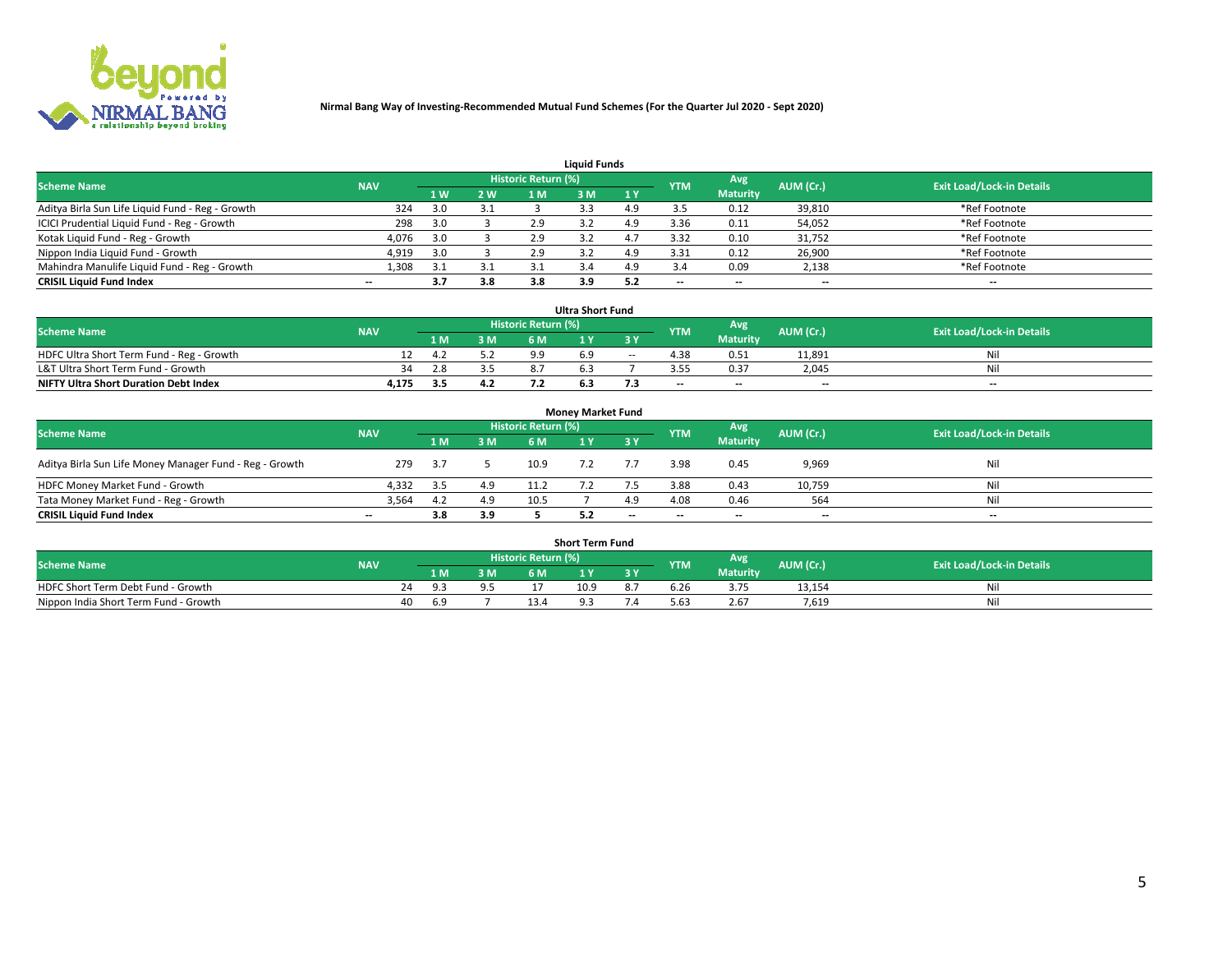

| <b>Low Duration Fund</b>                  |            |      |     |                     |     |     |                  |                 |           |                                  |  |  |  |  |
|-------------------------------------------|------------|------|-----|---------------------|-----|-----|------------------|-----------------|-----------|----------------------------------|--|--|--|--|
| <b>Scheme Name</b>                        | <b>NAV</b> |      |     | Historic Return (%) |     |     | <b>YTM</b>       | Avg             | AUM (Cr.) | <b>Exit Load/Lock-in Details</b> |  |  |  |  |
|                                           |            | L M. | 3 M |                     |     | 3 Y |                  | <b>Maturity</b> |           |                                  |  |  |  |  |
| Axis Treasury Advantage Fund - Growth     | 2.347      |      | 5.9 |                     |     |     | 4.16             | 0.83            | 7.439     | Nil                              |  |  |  |  |
| Canara Robeco Savings Fund - Reg - Growth |            | -3.6 |     | 10.4                | 6.9 |     | 4.04             | 0.99            | 1,228     | Nil                              |  |  |  |  |
| IDFC Low Duration Fund - Reg - Growth     | 30         | 4.0  |     | 10.7                |     |     | 2 Q <sub>2</sub> | 0.83            | 6,140     | Nil                              |  |  |  |  |

| <b>Banking &amp; PSU Bond Funds</b>                 |            |    |      |     |                            |      |     |            |                 |           |                                  |  |  |  |
|-----------------------------------------------------|------------|----|------|-----|----------------------------|------|-----|------------|-----------------|-----------|----------------------------------|--|--|--|
| <b>Scheme Name</b>                                  | <b>NAV</b> |    |      |     | <b>Historic Return (%)</b> |      |     | <b>YTM</b> | Avg             | AUM (Cr.) | <b>Exit Load/Lock-in Details</b> |  |  |  |
|                                                     |            |    |      | 3 M | 6 M                        |      |     |            | <b>Maturity</b> |           |                                  |  |  |  |
| HDFC Banking and PSU Debt Fund - Reg - Growth       |            |    | -8.1 |     | 16.8                       | 10.4 |     | 6.09       | 3.62            | 8,173     | Ni                               |  |  |  |
| Kotak Banking and PSU Debt Fund - Reg - Growth      |            | 49 | 8.6  |     | 16                         | 10.5 | 8.6 | 5.84       | 4.00            | 9,132     | Nil                              |  |  |  |
| Nippon India Banking & PSU Debt Fund - Reg - Growth |            | 16 | 9.0  |     | 18.4                       | 10.8 |     |            | 3.69            | 5.410     | Ni                               |  |  |  |

| <b>Corporate Bond Funds</b>                         |            |      |     |                            |      |  |            |                 |           |                                                |  |  |  |  |
|-----------------------------------------------------|------------|------|-----|----------------------------|------|--|------------|-----------------|-----------|------------------------------------------------|--|--|--|--|
| <b>Scheme Name</b>                                  | <b>NAV</b> |      |     | <b>Historic Return (%)</b> |      |  | <b>YTM</b> | Avg             | AUM (Cr.) | <b>Exit Load/Lock-in Details</b>               |  |  |  |  |
|                                                     |            |      | 3 M | 6 M                        |      |  |            | <b>Maturity</b> |           |                                                |  |  |  |  |
| ICICI Prudential Corporate Bond Fund - Reg - Growth |            | 8.6  |     | 15.8                       | 10.4 |  |            | 4.03            | 16.162    | Nil                                            |  |  |  |  |
| L&T Triple Ace Bond Fund - Reg - Growth             | 56         | 12.8 |     | 19.4                       |      |  |            | 7.88            | 4,615     | If redeemed before 3 Month; Exit Load is 0.5%; |  |  |  |  |
| Kotak Corporate Bond Fund - Std - Growth            | 2,828      |      |     |                            |      |  |            | 2.25            | 6,586     | Nil                                            |  |  |  |  |

| <b>Credit Risk Fund</b>                    |            |     |      |      |                            |     |     |            |                 |           |                                                                       |  |  |  |
|--------------------------------------------|------------|-----|------|------|----------------------------|-----|-----|------------|-----------------|-----------|-----------------------------------------------------------------------|--|--|--|
| <b>Scheme Name</b>                         | <b>NAV</b> |     |      |      | <b>Historic Return (%)</b> |     |     | <b>YTM</b> | <b>Avg</b>      | AUM (Cr.) | <b>Exit Load/Lock-in Details</b>                                      |  |  |  |
|                                            |            |     | 1 M  | 3 M  | 6 M                        |     | 3 Y |            | <b>Maturity</b> |           |                                                                       |  |  |  |
| ICICI Prudential Credit Risk Fund - Growth |            | 23  | 10.4 | 12.5 | 12.9                       | 10  |     |            | 2.97            | 6,503     | If redeemed before 1 Year; Exit Load is 1%;                           |  |  |  |
| HDFC Credit Risk Debt Fund - Reg - Growth  |            |     |      | 12.8 | 12.7                       |     |     | 9.79       | 2.85            | 6,181     | If redeemed before 12 Month; Exit Load is 1%; If redeemed bet. 12     |  |  |  |
|                                            |            |     |      |      |                            |     |     |            |                 |           | Month to 18 Month; Exit Load is 0.5%;                                 |  |  |  |
|                                            |            |     |      |      |                            |     |     |            |                 |           | If redeemed before 12 Month; Exit Load is 3%; If redeemed bet. 12     |  |  |  |
| SBI Credit Risk Fund - Growth              |            | 33. | 12.1 | 9.8  | 12.9                       | 8.5 |     | 8.09       | 2.72            |           | 3,765 Month to 24 Month; Exit Load is 1.5%; If redeemed bet. 24 Month |  |  |  |
|                                            |            |     |      |      |                            |     |     |            |                 |           | to 36 Month; Exit Load is 0.75%;                                      |  |  |  |

| <b>Floater Fund</b>                      |            |    |     |    |                     |      |   |            |                 |           |                                  |  |
|------------------------------------------|------------|----|-----|----|---------------------|------|---|------------|-----------------|-----------|----------------------------------|--|
| <b>Scheme Name</b>                       | <b>NAV</b> |    |     |    | Historic Return (%) |      |   | <b>YTM</b> | Avg             | AUM (Cr.) | <b>Exit Load/Lock-in Details</b> |  |
|                                          |            |    | 1 M | ЗM | 5M                  | .    | . |            | <b>Maturity</b> |           |                                  |  |
| Nippon India Floating Rate Fund - Growth |            | ٦Δ | b.b |    |                     | 10.5 |   | 5.4.       | 2.82            | 12,158    | NL                               |  |